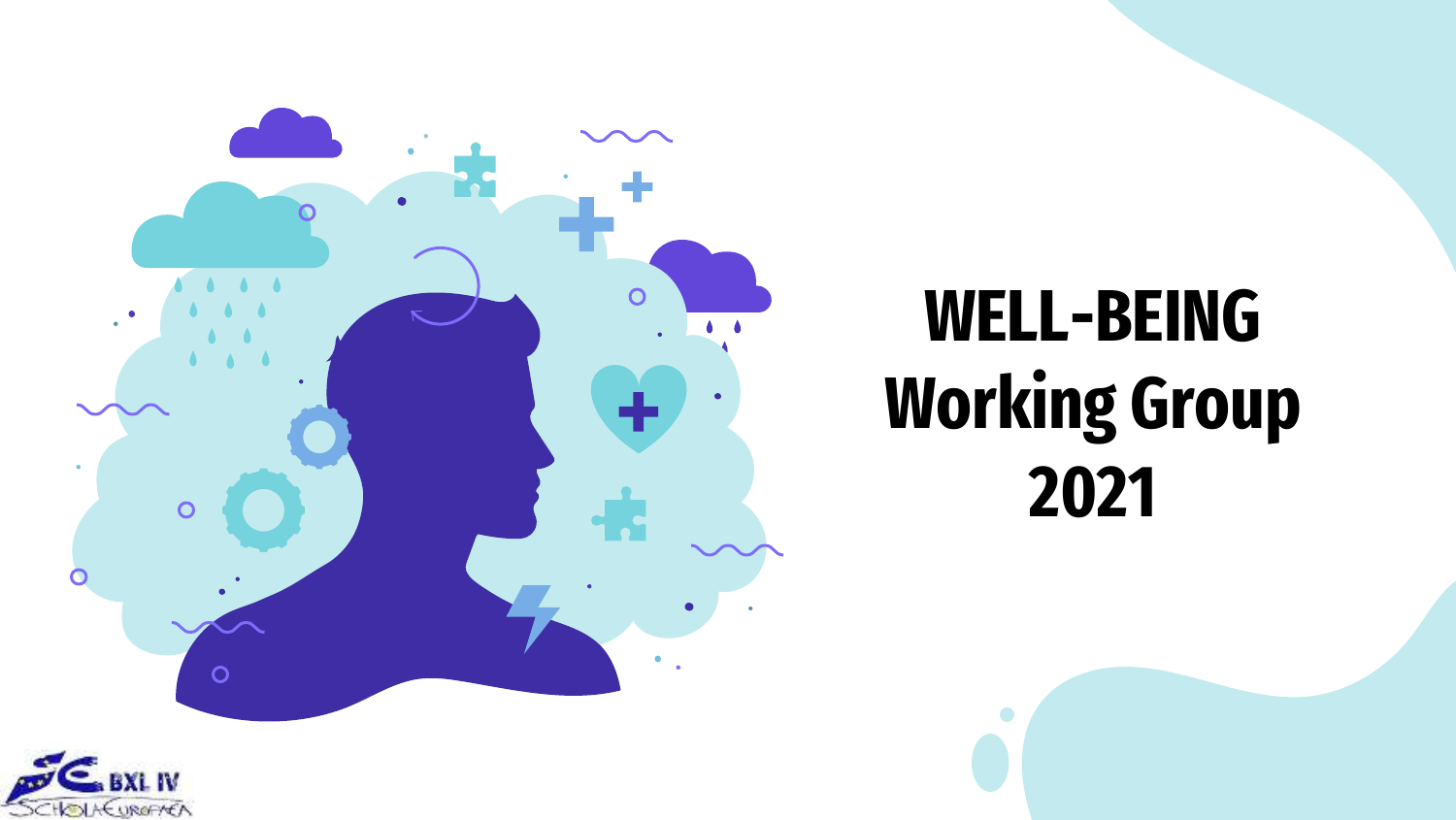#### December 2020 - APEEE new Working Group on well-being and mental health



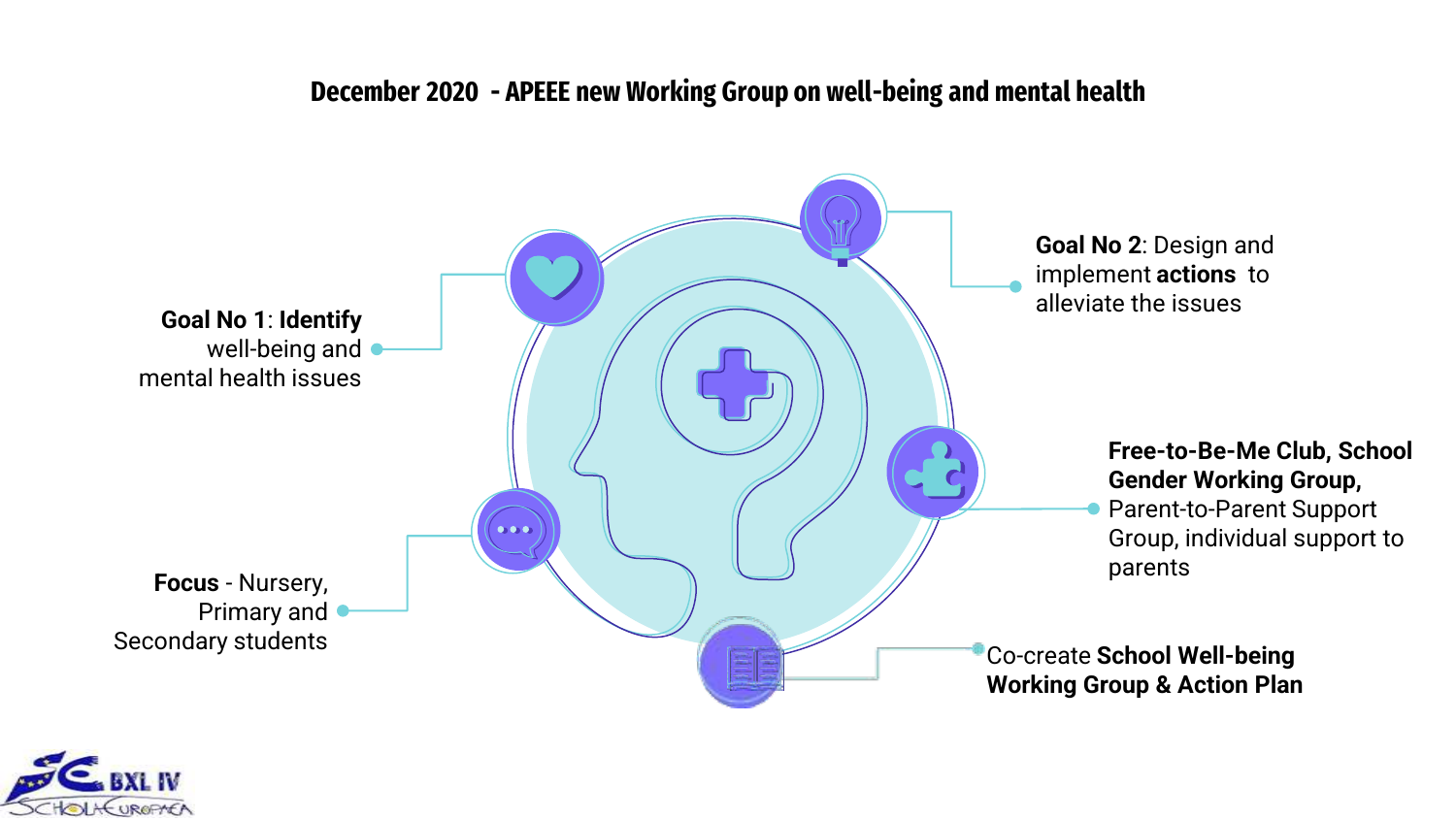# School Well-Being Working Group & Action Plan

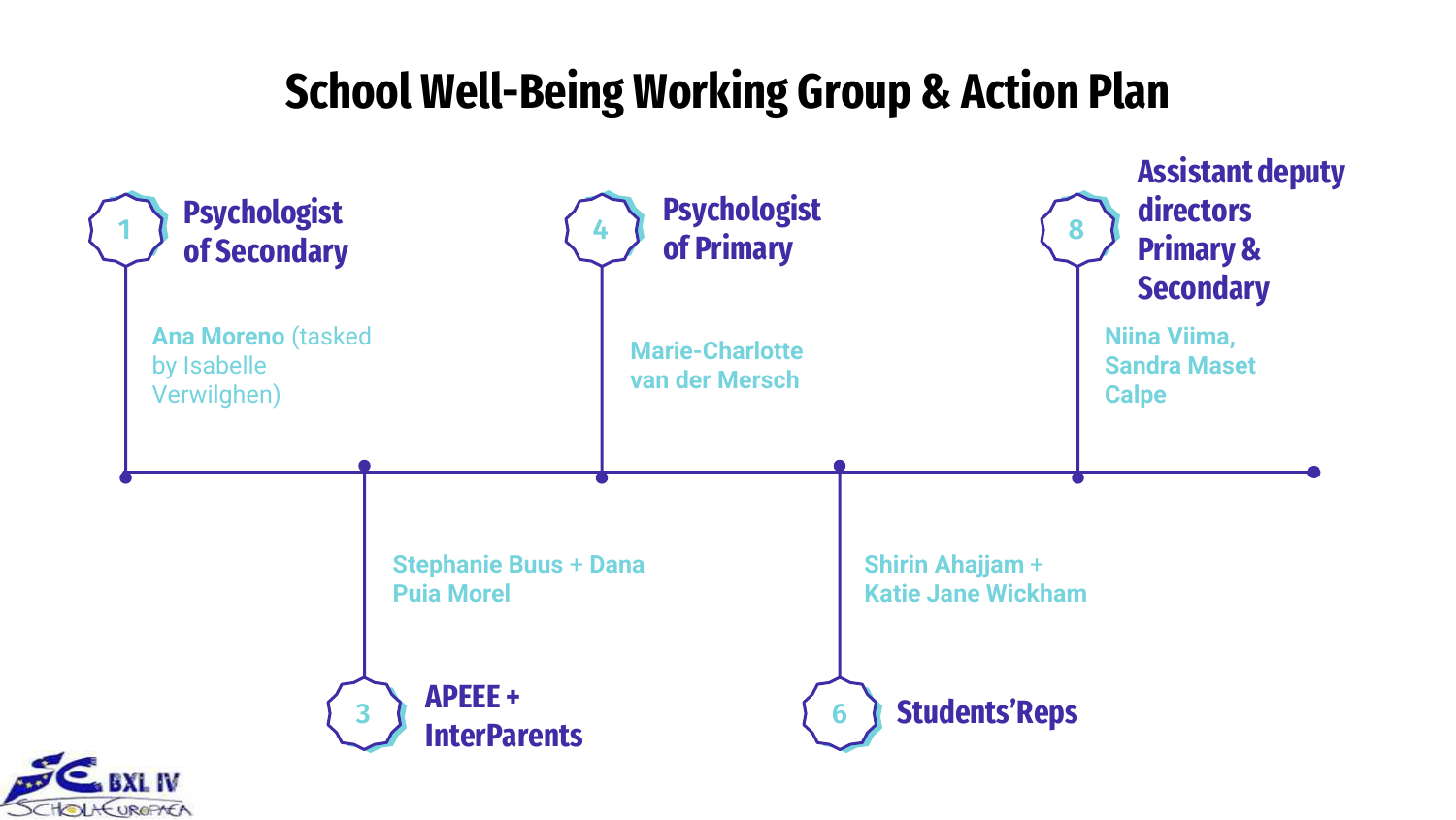# Action Plan Principles presented to School Management in Oct 2021



**Mental health & socio-emotional education** are important, Covid-19: general rise in anxiety and depression levels

6

**Visibility** can break down the stigma surrounding mental health

快

A **Whole-School Approach** is critical to the success of all interventions

**Prevention** can reduce the number of interventions in the long-term.

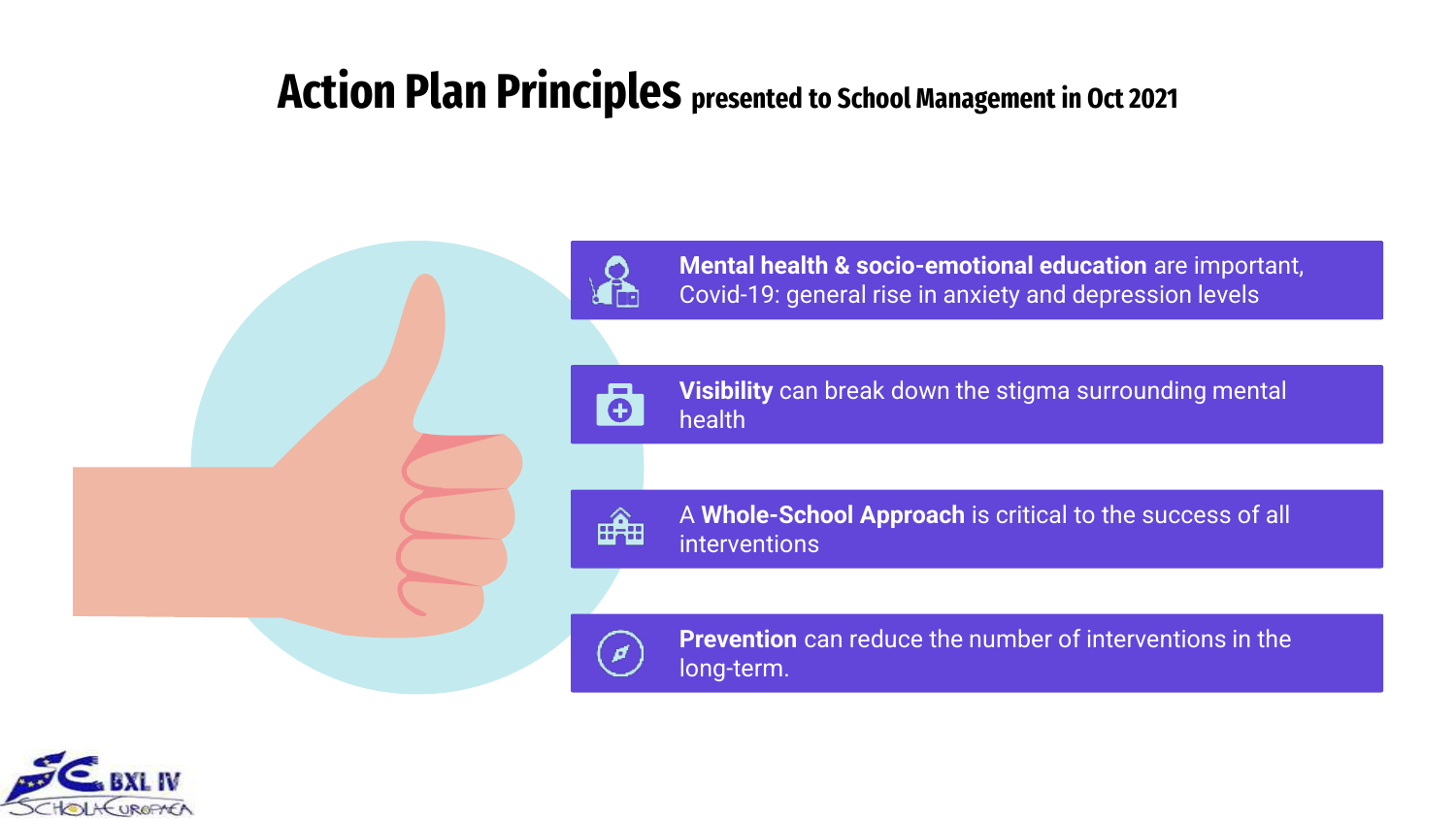### INDICATORS OF WELL-BEING



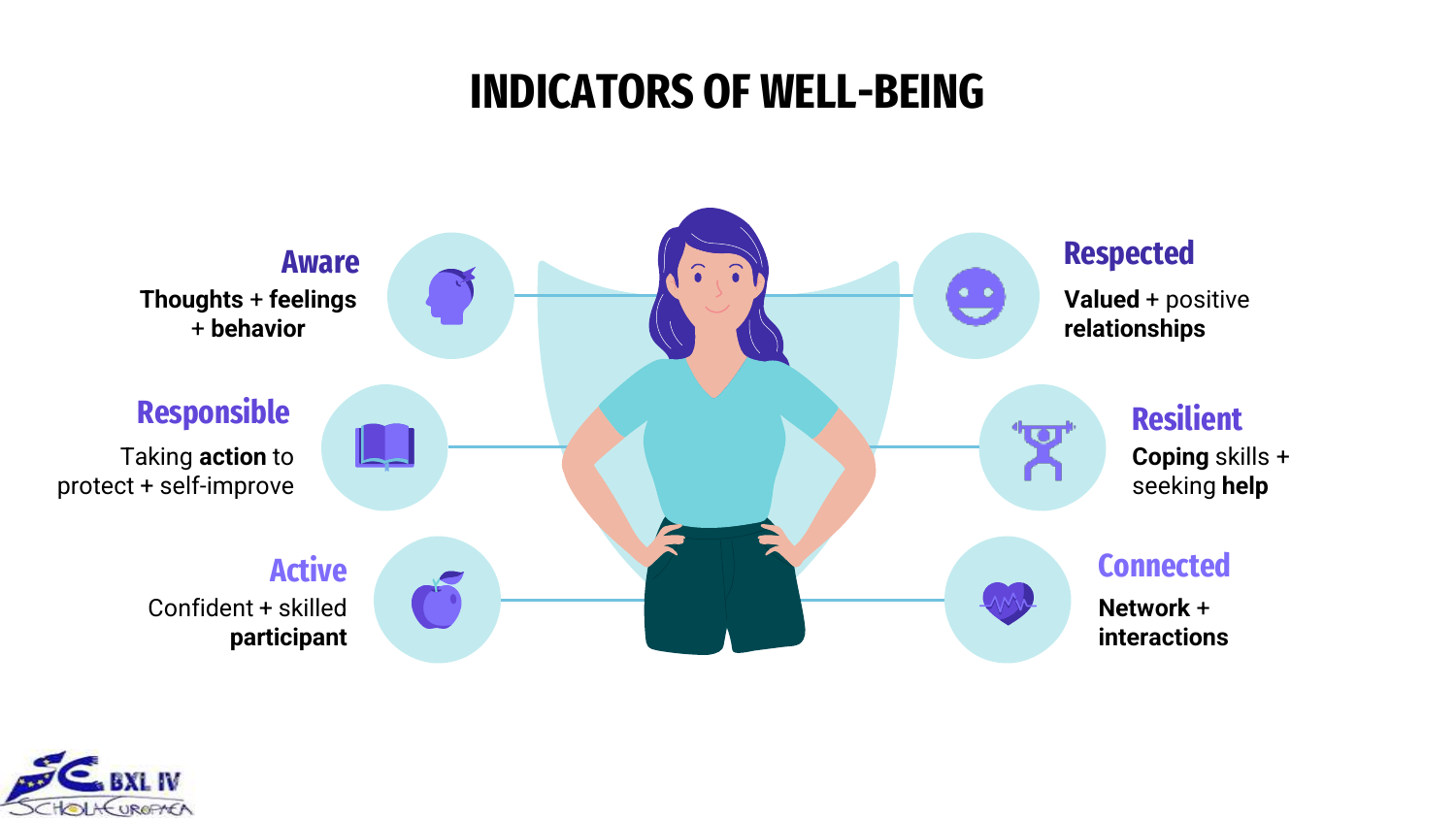### WELL-BEING IN NURSERY & PRIMARY



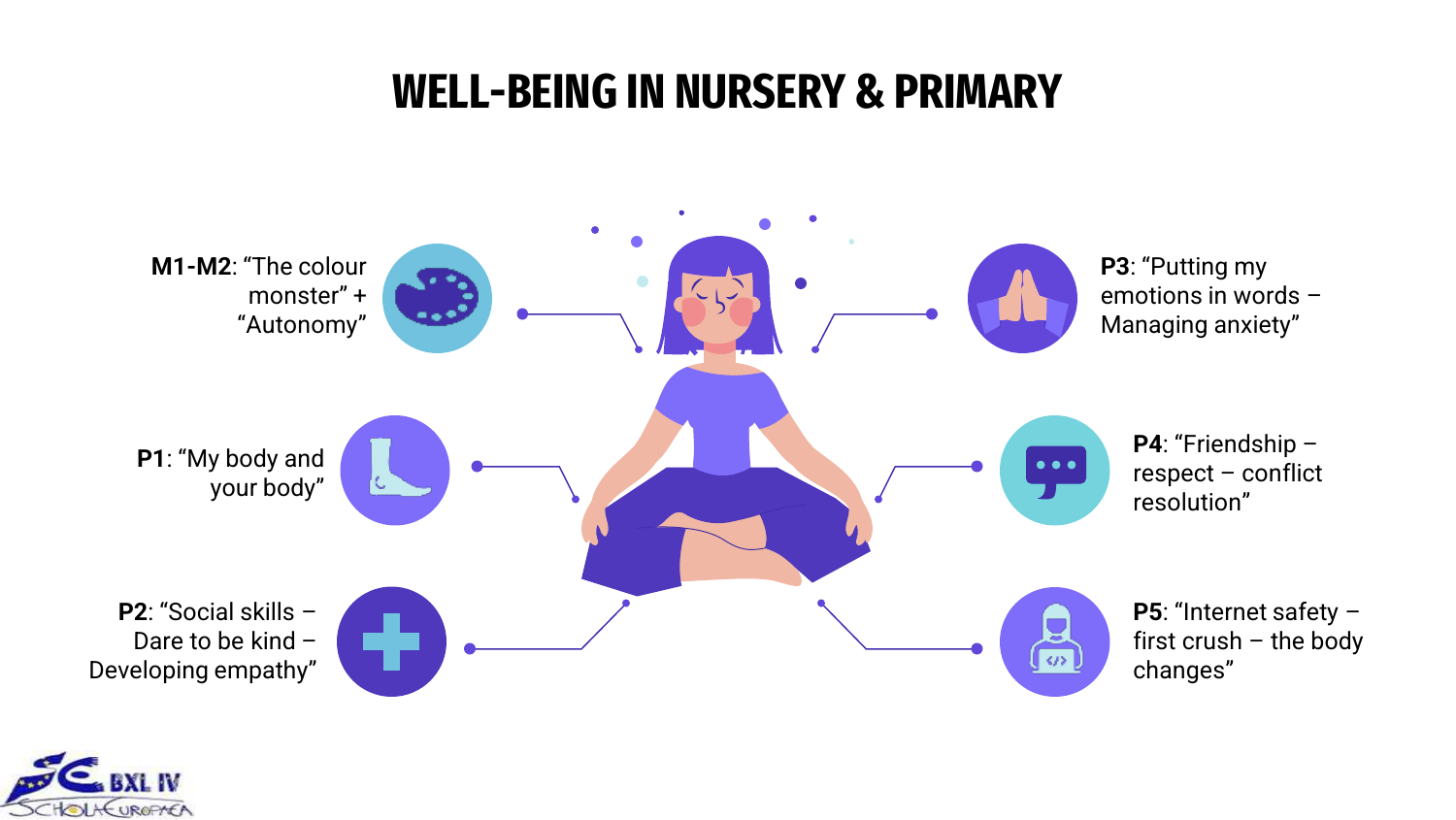### WELL-BEING IN LOWER SECONDARY







### **S1**

Social skills, respect/tolerance, time management, peer mentorship…

**S2**

Health, equality/diversity, values & beliefs, gender, digital detox…

**S3** Understanding anxiety, self-image, mental health, school options, relationship & sexuality…

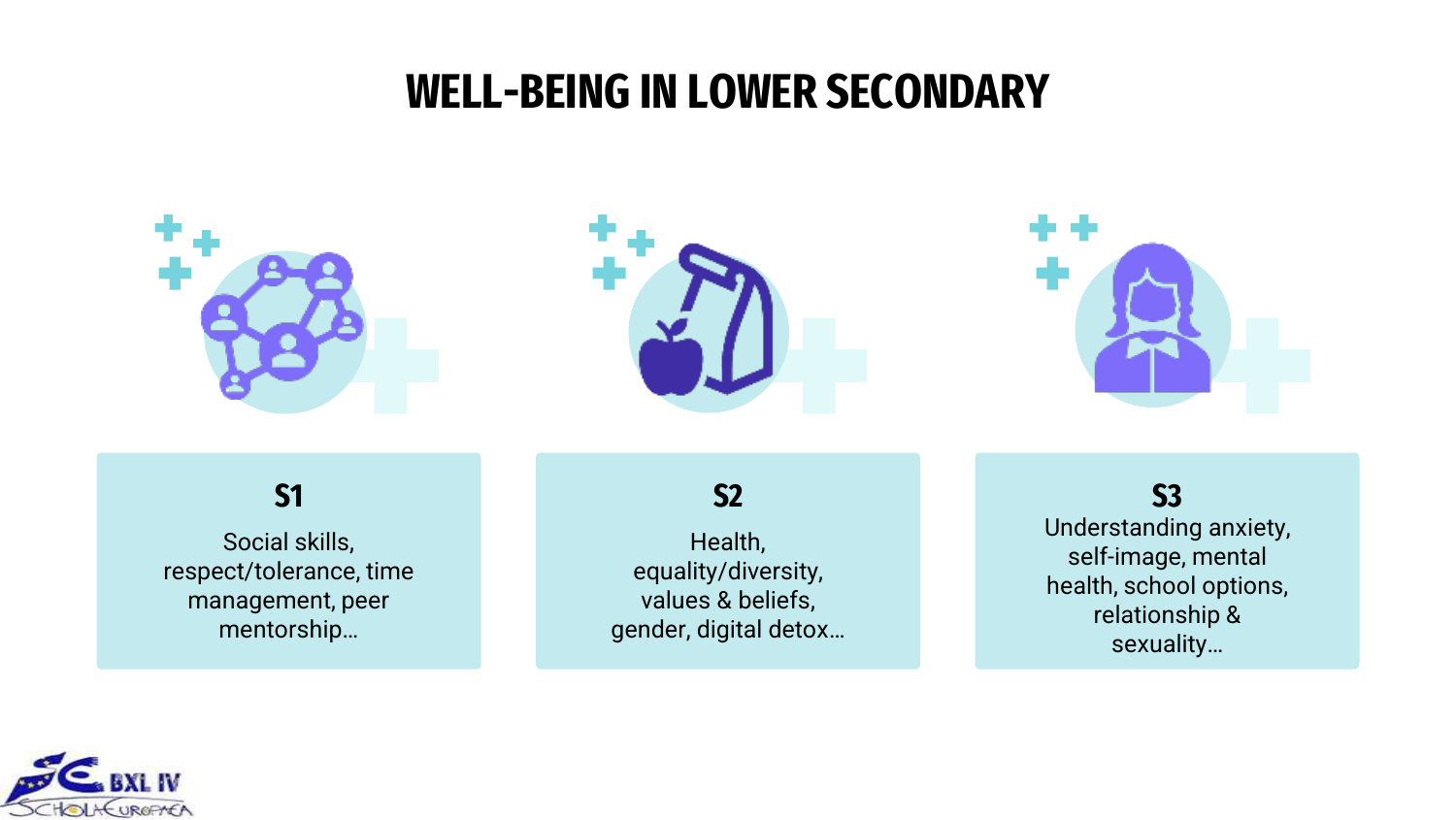### WELL-BEING IN UPPER SECONDARY



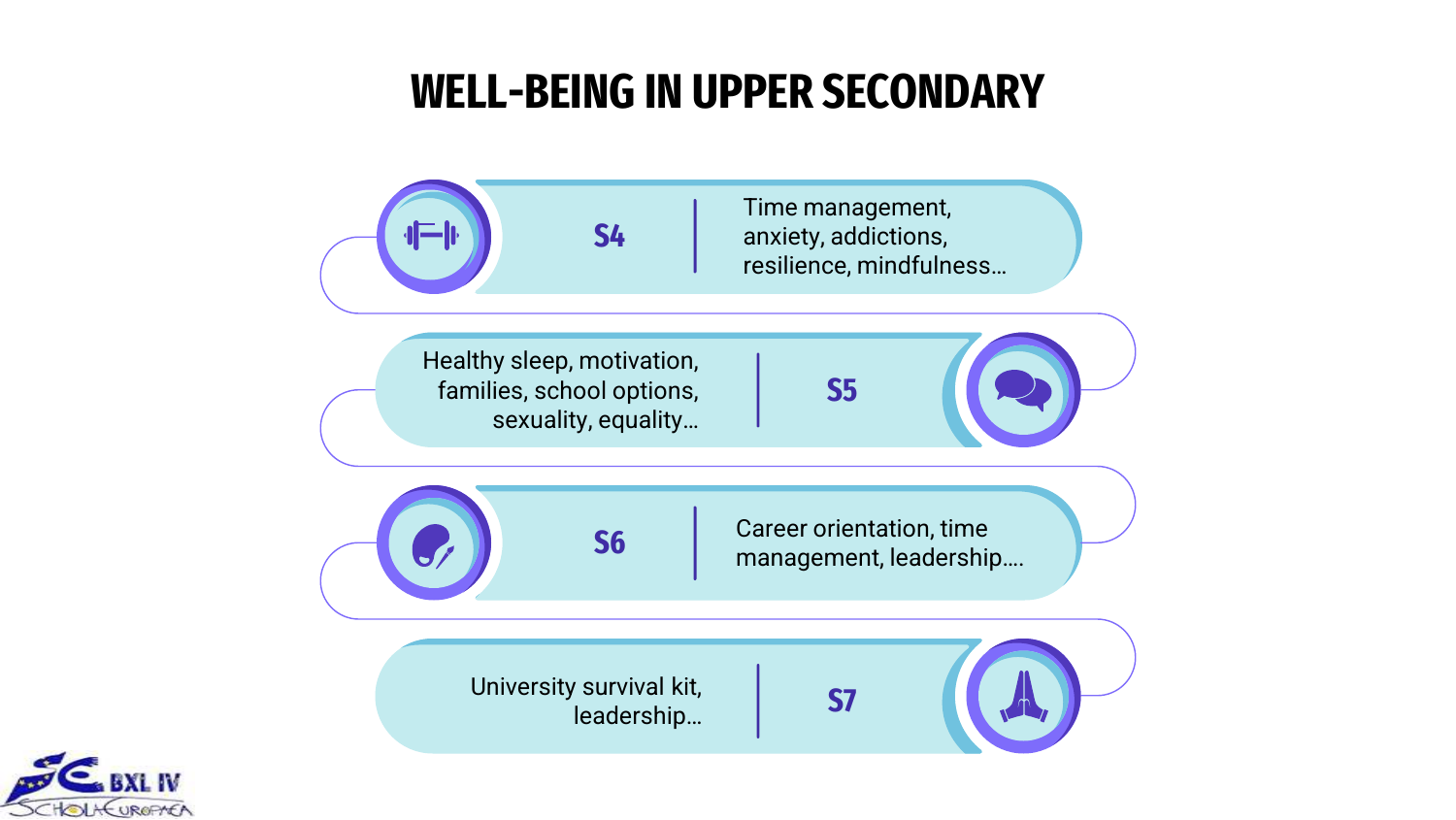### COMPLEMENTARY ONLINE RESOURCES S1







#### **SOCIAL SKILLS**

Assertive [com](https://www.youtube.com/watch?v=vlwmfiCb-vc)[munication](https://www.youtube.com/watch?v=BanqlGZSWiI) + Stop people pleasing

#### **RESPECT-TOLERANCE**

Classroom problemsolving [+ Apologizing](https://resilienteducator.com/classroom-resources/5-problem-solving-activities-for-the-classroom/) + Respect [& tolerance](https://www.youtube.com/watch?v=ArNrrmprUZ0) + [HELLO](https://www.youtube.com/watch?v=3AQ7yC5jQ28) [+ Respect](http://therespectinstitute.org/wp-content/uploads/2014/10/92-99_Games-cards.pdf)building games

#### **TIME MANAGEMENT**

[Apps](https://www.edarabia.com/top-management-apps-students/) + [Activities](https://www.theexceptionalskills.com/time-management-activities/) + [Games](https://weekplan.net/time-management-games) + [Worksheets](https://www.developgoodhabits.com/time-management-worksheets/) + [Student success](https://www.youtube.com/watch?v=rUO8Qvcs7cY) + [Schedule templates](https://www.canva.com/planners/templates/weekly-schedule/) + [Stop procrastinating](https://www.youtube.com/watch?v=rUO8Qvcs7cY) +

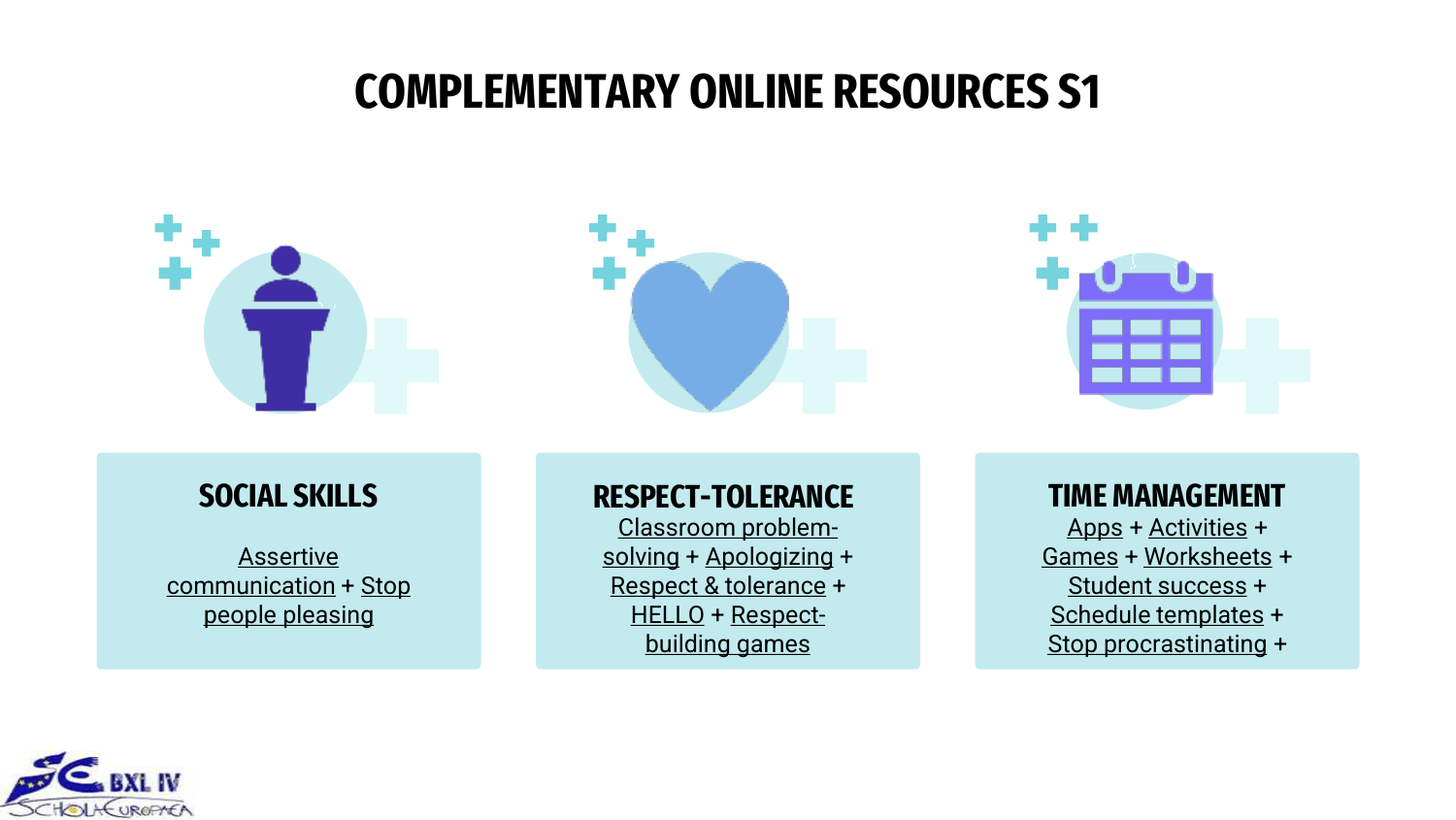### COMPLEMENTARY ONLINE RESOURCES S2







**HEALTH** [Apps](https://healthyteens.us/teen-health-is-there-an-app-for-that/) + [Quiz](https://learning.elucidat.com/course/5bed40b200d60-5c10d45355a8f) + Mental Health 1 [+ Mental](https://www.youtube.com/watch?v=DxIDKZHW3-E) health 2 + Healthy habits [+](https://www.youtube.com/watch?v=oKHs_-6oR6s) [Mental Health](https://www.wellnessinmind.org/frequently-asked-questions/)  FAQ

#### **EQUALITY-DIVERSITY**

[Activities](https://www.uh.edu/cdi/diversity_education/resources/_files/_activities/diversity-activities-resource-guide.pdf) + **[Discrimination](https://examples.yourdictionary.com/examples-of-discrimination.html)** examples

**GENDER** [Quizzes](https://data.em2030.org/quiz/) + [Activities](https://education.alaska.gov/tls/cte/docs/nto/gender_equity.pdf) + Gender [equality](https://en.unesco.org/themes/education/sdgs/material/05) + [Stereotypes](https://www.youtube.com/watch?v=nrZ21nD9I-0) & education + [Women's](https://www.youtube.com/watch?v=m_UjYOfmkn8) **rights** 

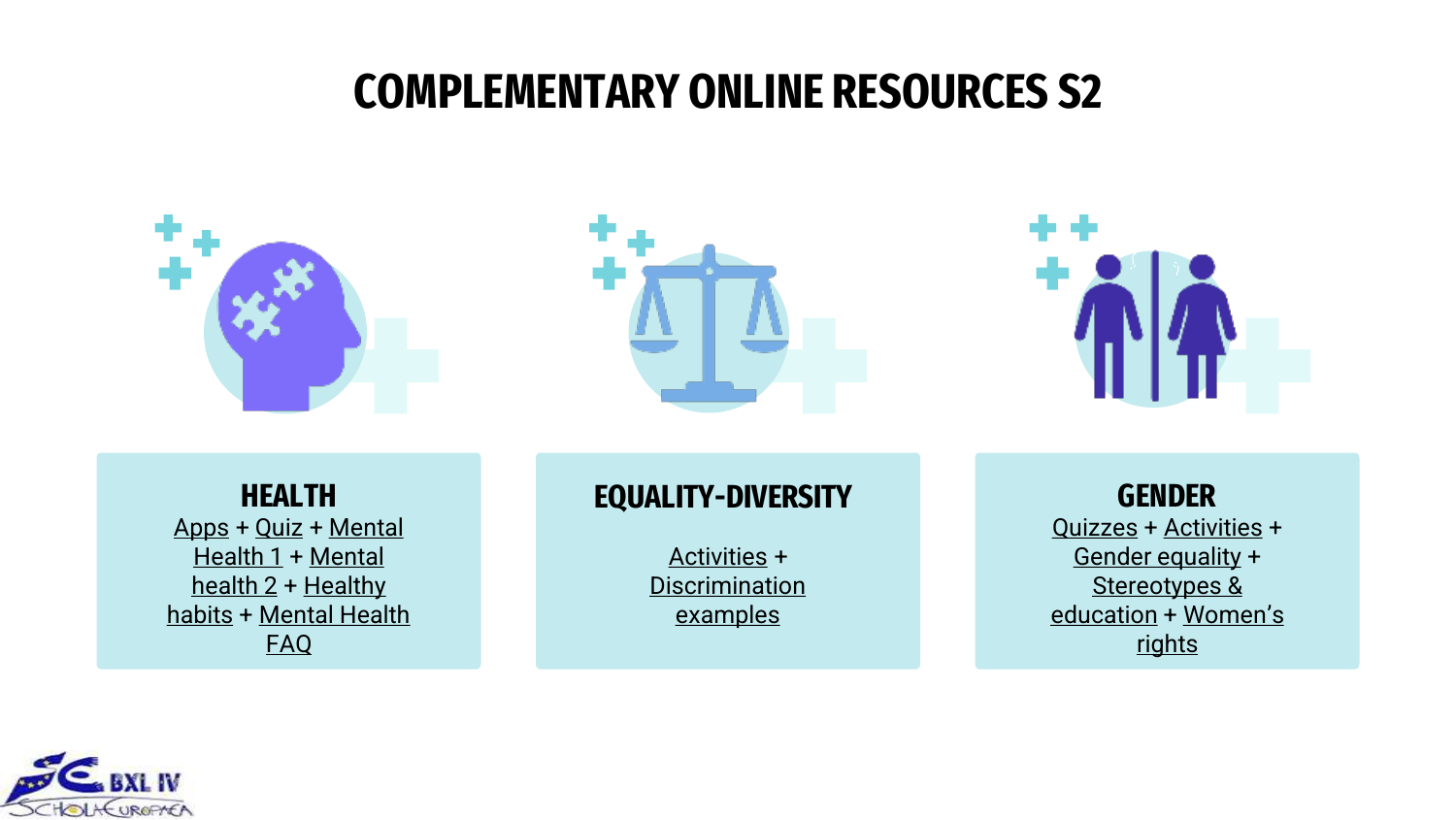### ONLINE RESOURCES S3



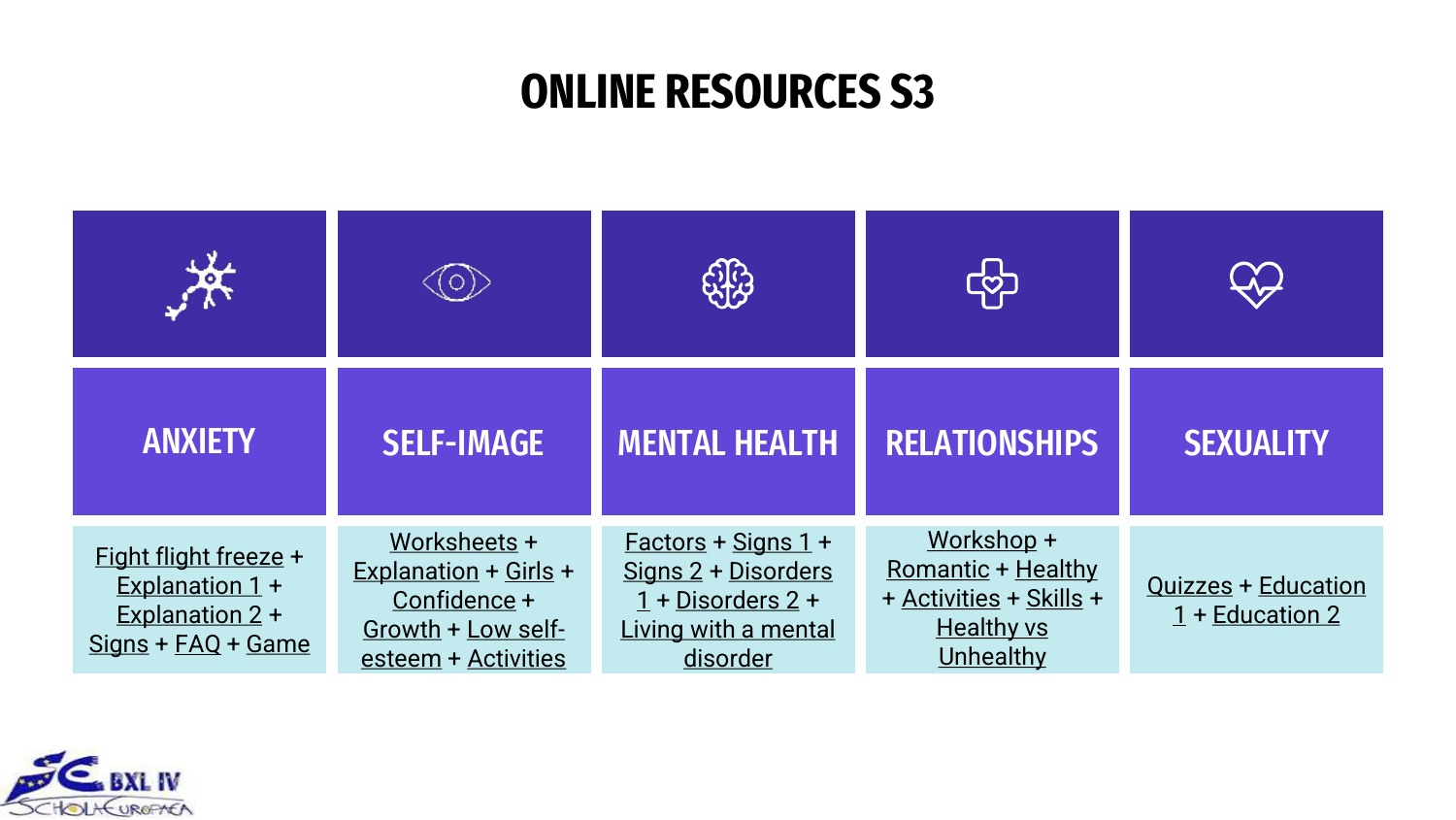### ONLINE RESOURCES S4

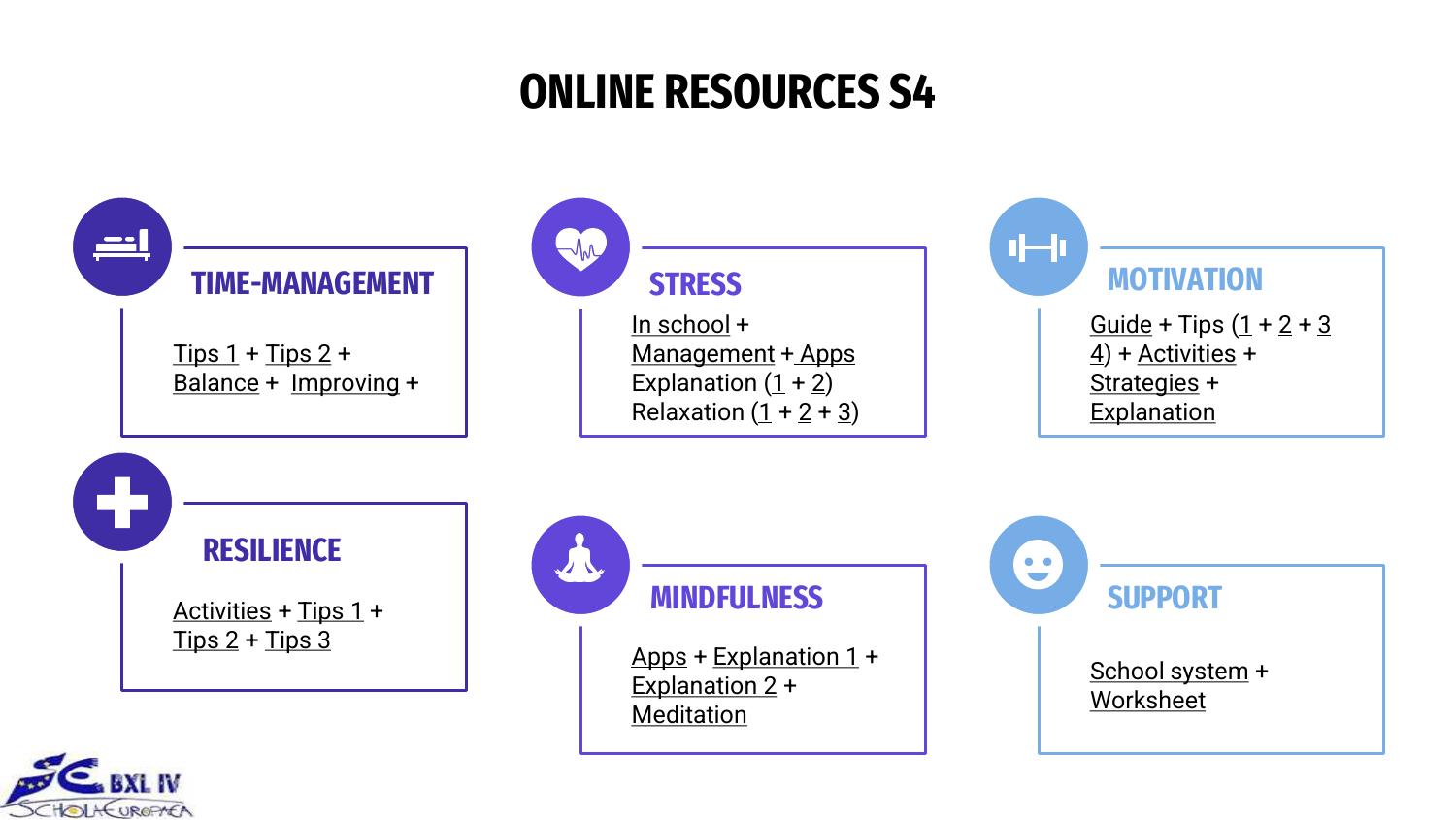### ONLINE RESOURCES S5







#### **HEALTHY SLEEP**

[Apps](https://www.healthline.com/health/healthy-sleep/top-insomnia-iphone-android-apps#relax-melodies)  $+$  [Tips](https://www.sleepfoundation.org/sleep-hygiene/healthy-sleep-tips)  $1 +$  [Tips](https://www.youtube.com/watch?v=fk-_SwHhLLc)  $2$ + Sleep [deprivation](https://www.healthline.com/health/sleep-deprivation/effects-on-body) + **[Teenagers](https://www.betterhealth.vic.gov.au/health/HealthyLiving/teenagers-and-sleep)** 

#### **ADDICTIONS**

[Abuse & dependence](https://www.csun.edu/~hcpsy002/0135128978_ch9.pdf) + Drugs  $(1 + 2 + 3) +$  $(1 + 2 + 3) +$  $(1 + 2 + 3) +$  $(1 + 2 + 3) +$  $(1 + 2 + 3) +$  $(1 + 2 + 3) +$ [Teenagers](https://www.youtube.com/watch?v=6fmhLcYSn-Y) + [Quiz](https://www.yor-ok.org.uk/downloads/Substance Misuse/Drugs quiz questions and answers.pdf)

#### **SEXUALITY**

Sex Ed  $(1 + 2 + 3 + 4) +$  $(1 + 2 + 3 + 4) +$  $(1 + 2 + 3 + 4) +$  $(1 + 2 + 3 + 4) +$  $(1 + 2 + 3 + 4) +$  $(1 + 2 + 3 + 4) +$  $(1 + 2 + 3 + 4) +$  $(1 + 2 + 3 + 4) +$ Healthy [relationships](https://www.loveisrespect.org/) + Porn [vs Reality](https://www.youtube.com/watch?v=q64hTNEj6KQ)

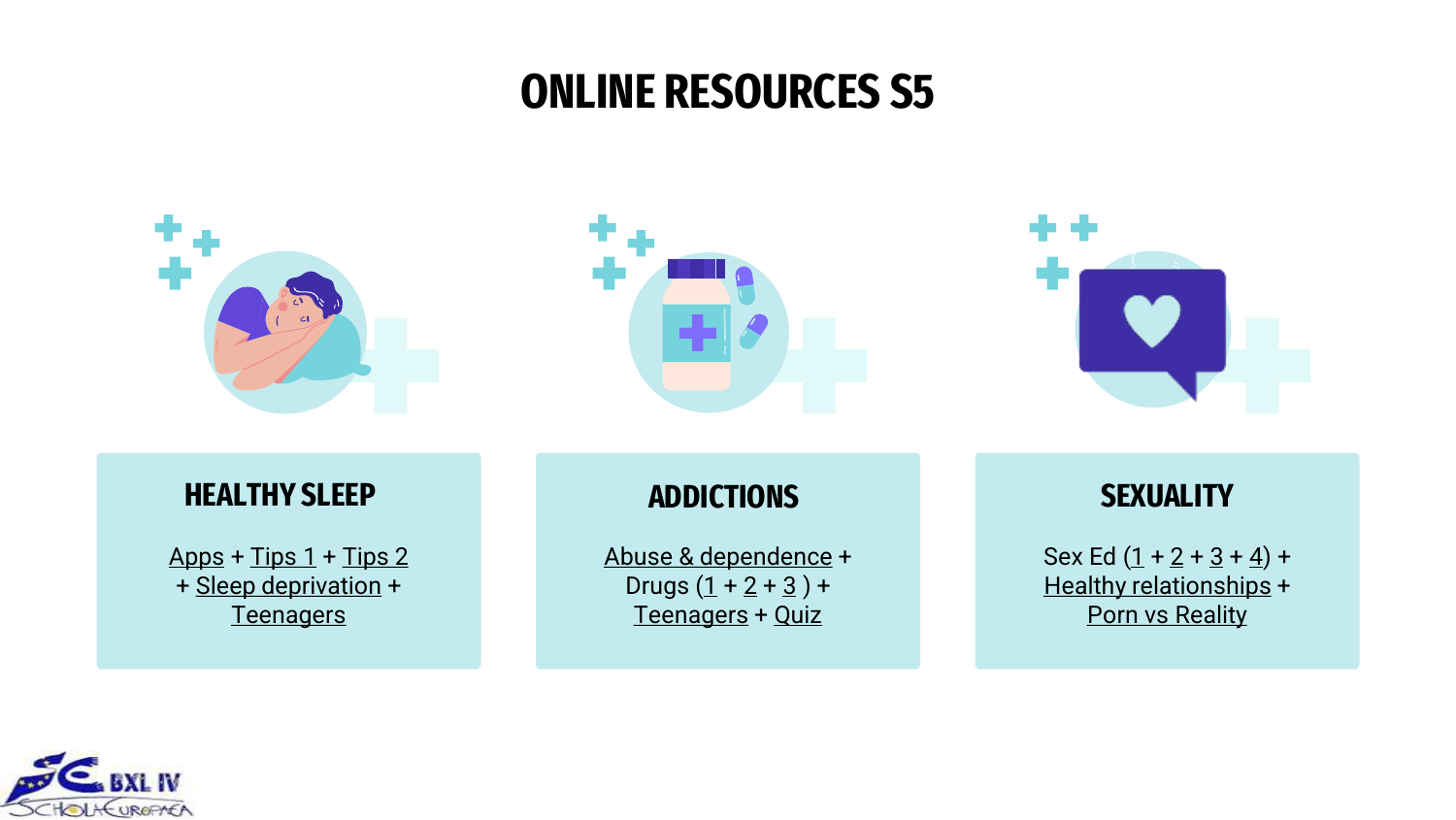### ONLINE RESOURCES S6-S7